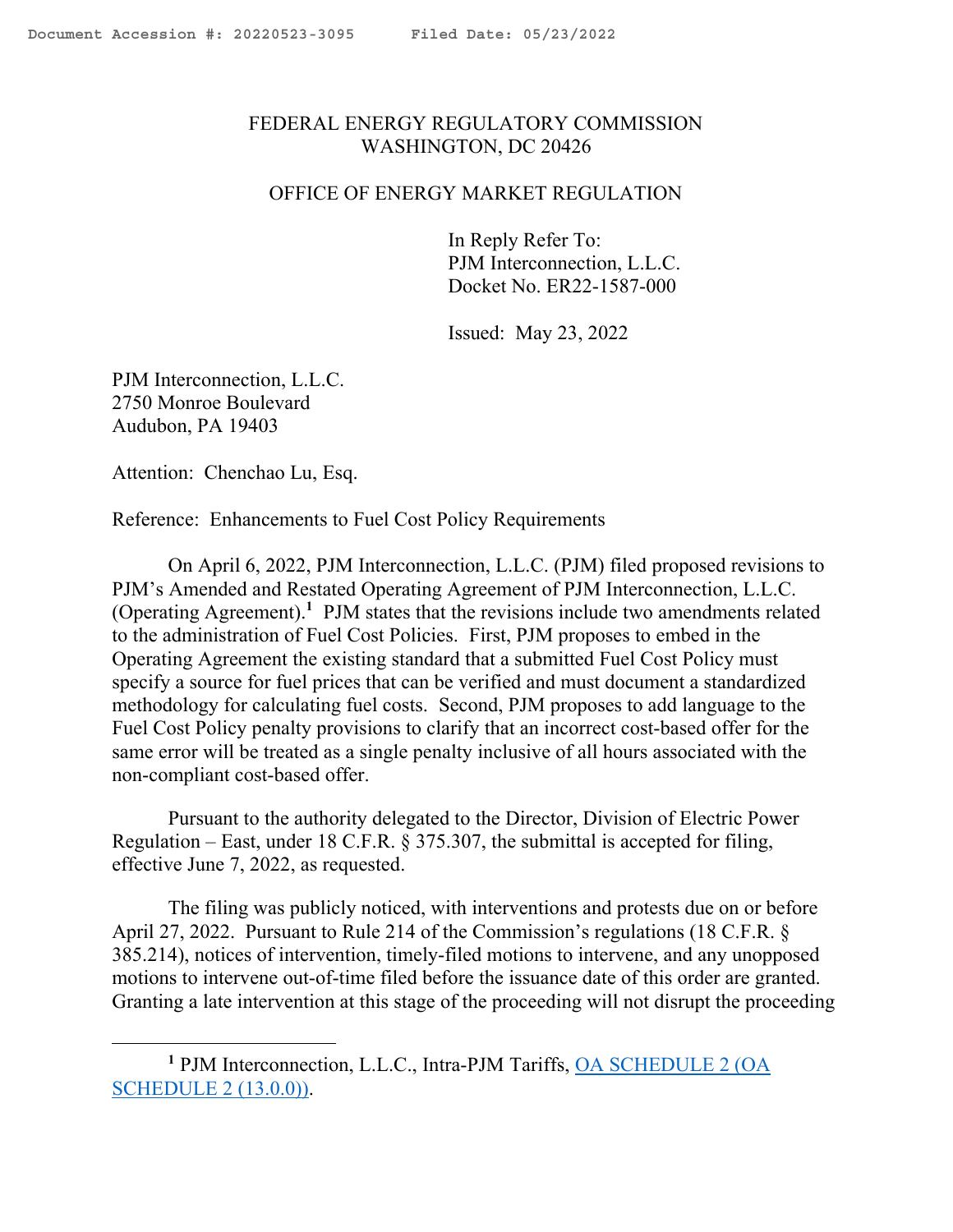or place additional burdens on existing parties. No protests or adverse comments were filed.

This action does not constitute approval of any service, rate, charge, classification, or any rule, regulation, contract, or practice affecting such rate or service provided for in the filed document(s); nor shall such action be deemed as recognition of any claimed contractual right or obligation affecting or relating to such service or rate; and such action is without prejudice to any findings or orders which have been or may hereafter be made by the Commission in any proceeding now pending or hereafter instituted by or against PJM.

This order constitutes final agency action. Requests for rehearing by the Commission may be filed within 30 days of the date of issuance of this order, pursuant to 18 C.F.R. § 385.713.

Issued by: Kurt M. Longo, Director, Division of Electric Power Regulation – East